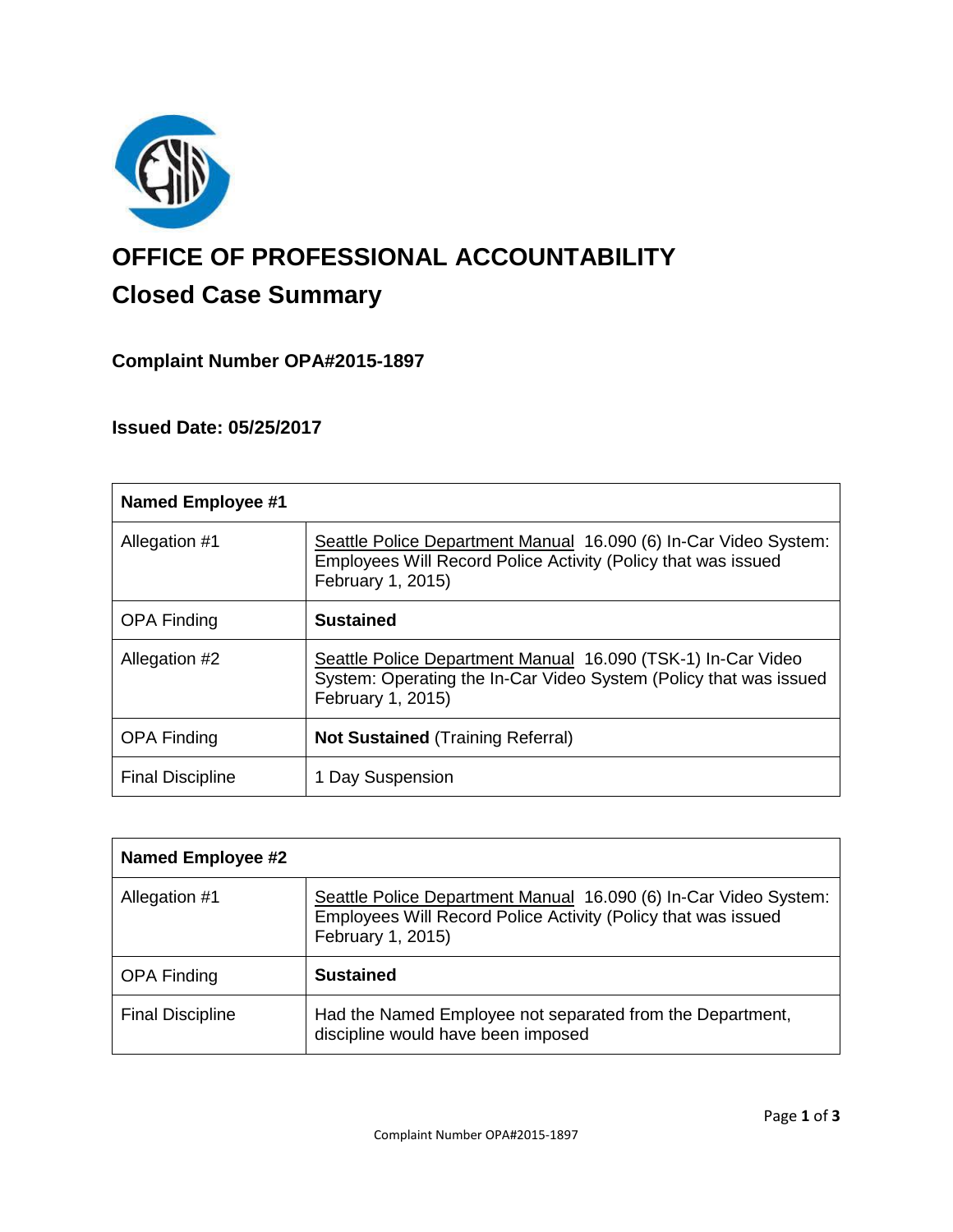## **INCIDENT SYNOPSIS**

The Named Employees transported a subject from the precinct to the jail, then from the jail to the hospital.

#### **COMPLAINT**

The complainant, a supervisor within the Department, alleged that during a review of a Use of Force case, it was determined that the Named Employees did not activate their In-Car Video (ICV) while transporting a prisoner. A second complaint from Named Employee #1's supervisor alleged that Named Employee #1 failed to function test the ICV microphone.

## **INVESTIGATION**

The OPA investigation included the following actions:

- 1. Review of the complaint memos
- 2. Review of In-Car Videos (ICV)
- 3. Search for and review of all relevant records and other evidence
- 4. Interviews of SPD employees

#### **ANALYSIS AND CONCLUSION**

The complainant alleged Named Employee #1 and Named Employee #2 failed to record the transport of a prisoner. The prisoner was transported from the precinct to the jail and from there to a hospital. The preponderance of the evidence showed the ICV system was not recording during both transports. It further showed the ICV system in the police car had shut down while the car was at the precinct and had not been fully re-booted and was not functioning at the time the first transport began. Named Employee #1 was aware of this at the time the first transport began but did not wait for the ICV system to become fully functioning and recording before beginning the first transport. As evidenced by his radio transmission stating the ICV system was not operating, Named Employee #2 was also aware of this at the time the first transport began but did not wait for the ICV system to become fully functioning and recording before beginning the first transport.

The complainant alleged Named Employee #1 did not properly log into the ICV system in the police car to which he was assigned. Named Employee #1 was part of a two-officer team assigned to one police car. The preponderance of the evidence showed Named Employee #1 properly logged into and synched his microphone with the ICV system on days when he was operating as a single-officer car. However, he was not logged in and synched on days when he was part of a two-officer car. On those days, Named Employee #1 did not playback his system check and, as a result, was unaware of the log in failure.